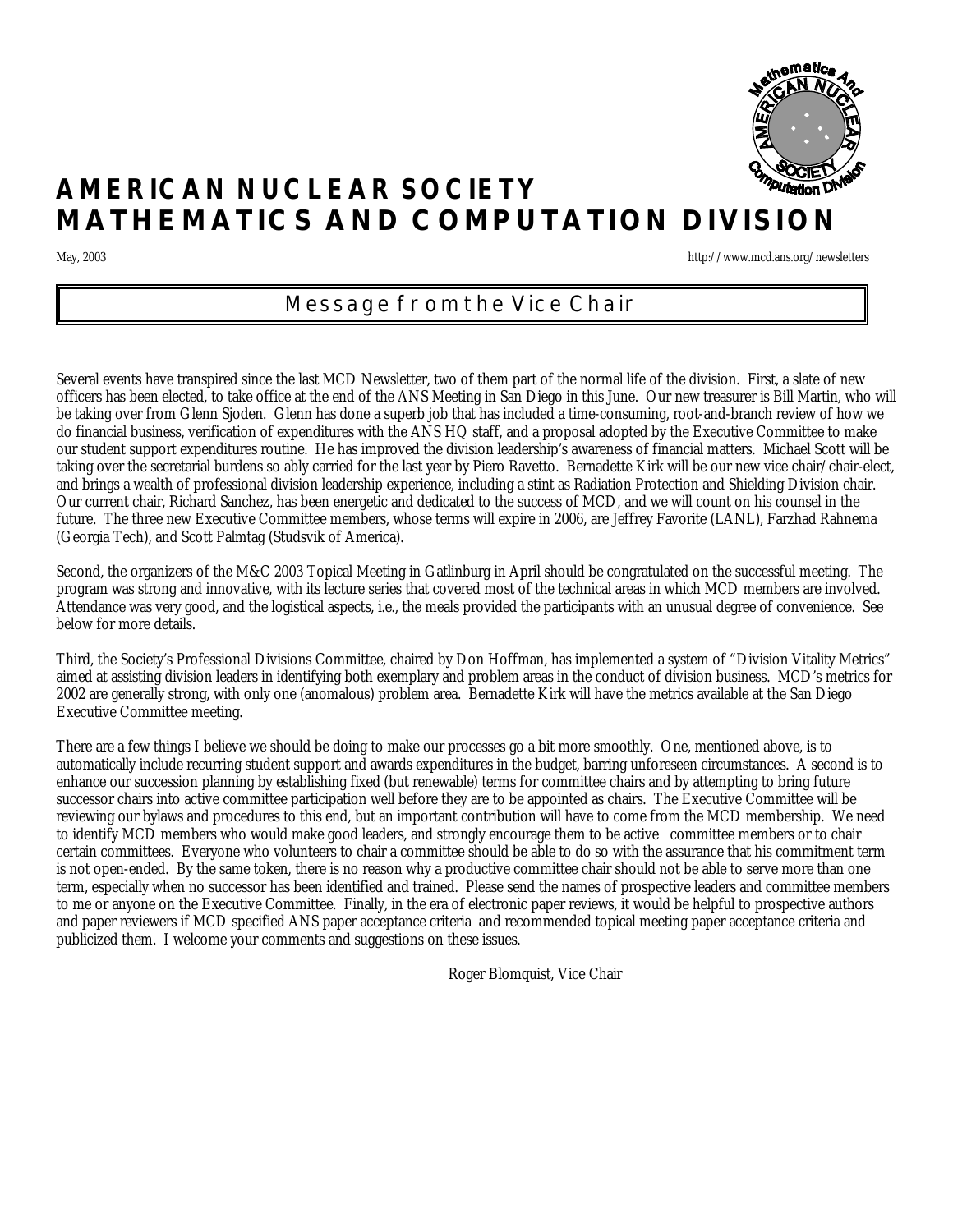### *M&C 2003, Gatlinburg – Another Successful Topical Meeting for MCD!*

The American Nuclear Society's 2003 Topical Meeting sponsored by the Mathematics and Computation Division, and co-sponsored by the Reactor Physics and Radiation Protection and Shielding Divisions, was held in Gatlinburg, Tennessee, April 6-10, 2003. The conference attracted 225 participants from 22 countries, including 35 students (who received complementary registration) from 6 countries. The conference proceedings were published on CD-ROM, additional copies of which can be ordered can be ordered from ANS either through accounting@ans.org , or by contacting Ms. Sue Cook (708-579- 8210 or scook@ans.org ); **ISBN**: 0-89448-674-8; **ANS Order Number**: 700300; **Price**: \$125.00

The Technical Program for the conference revolved around the theme of its title, *Nuclear Mathematical & Computational Sciences: A Century in Review, A Century Anew*. The *Anew* component comprised 150 invited and contributed papers organized in 25 regular and special sessions on a broad variety of topics, plus a poster session and a panel session. The *Review* component of the conference, the *Gelbard Review Lecture Series*, was a marked departure from the standard Plenary Session format. It comprised seven invited lectures by world-renowned leaders in selected topics. The lecture series was dedicated to the memory of Ely Gelbard who co-organized this series with Yousry Azmy and Enrico Sartori. An invited colleague of Dr. Gelbard briefly reminisced on his life and career then introduced one of the invited lecturers in the series. The lectures were videotaped and the video/audio stream will be published on CD embedded in the corresponding PowerPoint presentation. The PowerPoint lectures are available on the web at

http://www-rsicc.ornl.gov/MC2003LectureFiles/Gelbard.htm In selecting the slate of invited lecturers every attempt was made to include international colleagues. Regrettably, only one was willing and able to accept the invitation at the time it was extended, then apologized due to unforeseen circumstances. The lecture syllabus was:

- Deterministic Methods for the First-Order Transport Equation, by Ed Larsen (Univ. of Michigan) and Jim Morel (LANL)
- Deterministic Transport Methods of the Second Order, by Elmer Lewis (Northwestern Univ.)
- Monte Carlo Methods, by Jerome Spanier (Univ. Calif. At Irvine)
- Reactor Core Methods, by Kord Smith (Studsvik Scanpower)
- Reactor Kinetics and Dynamics, by Jack Dorning (Univ. of Virginia)
- Resonance Theory in Reactor Applications, by R. N. Hwang (ANL)
- Reactor Kinetics and Dynamics, by Jack Dorning (Univ. of Virginia)
- Criticality Safety Methods, by Elliott Whitesides (ORNL)

### *Other notable events and distinguished speakers included the following:*

- v Welcome address by Dr. Lee Riedinger, Deputy Laboratory Director for Science and Technology, Oak Ridge National Laboratory.
- ❖ Welcome address by Dr. Larry Foulke, Vice President of the American Nuclear Society and Consultant at Bettis Power Laboratory.
- v Luncheon in honor of Dr. I. K. Abu-Shumays, recently retired from Bettis Power Laboratory, with Dr. Foulke and Dr. Mike Natelson, both from Bettis Power Laboratory serving as MCs.
- v Dinner celebrating RSICC's 40th Birthday, with Hamilton Hunter serving as MC. The program included testimonials from various distinguished individuals in the field, most notably Betty Maskewitcz, former director of RSICC, and Dr. Alvin Weinberg, Nobel Laureate, and former director of Oak Ridge National Laboratory.
- ❖ Conference banquet, with Bernadette Kirk serving as MC. The program included a memorial to Ely Gelbard by Dr. Mike Natelson, and the announcement of M&C 2005 in Avignon, France, by Dr. Richard Sanchez. The banquet speaker was Joseph Salomon, Louvre Museum, Paris, France, who made an interesting presentation entitled "Ion Beam Analysis of Art Works: 14 Years of Use in the Louvre".
- \* A Best Student Paper competition was organized and the following awardees were recognized in the conference banquet:
	- ÿ First Prize, \$500: Jae H. Chang, Texas A&M University.
	- Second Prize, \$200: Allen Toreja, presently at Lawrence Livermore National Laboratory.
	- ÿ Third Prize, \$100: Doddy Kastanya, North Carolina State University.
- ◆ RSICC Best Poster winner: Thomas A. Brunner, Sandia National Laboratorie

### **[Provided by Yousry Azmy!]**

Editor's Message: This new sletter will be issued twice a year and can be accessed electronically at http://www.mcd.ans.org/new sletters. Please send your news and *constructive* comments to me, Todd Palmer at the Oregon State University Department of Nuclear Engineering and Radiation Health Physics, 116 Radiation Center, Corvallis, OR 97331-5902; FAX (541) 737-0480; email: palmerts@ne.orst.edu; or call (541) 737-7064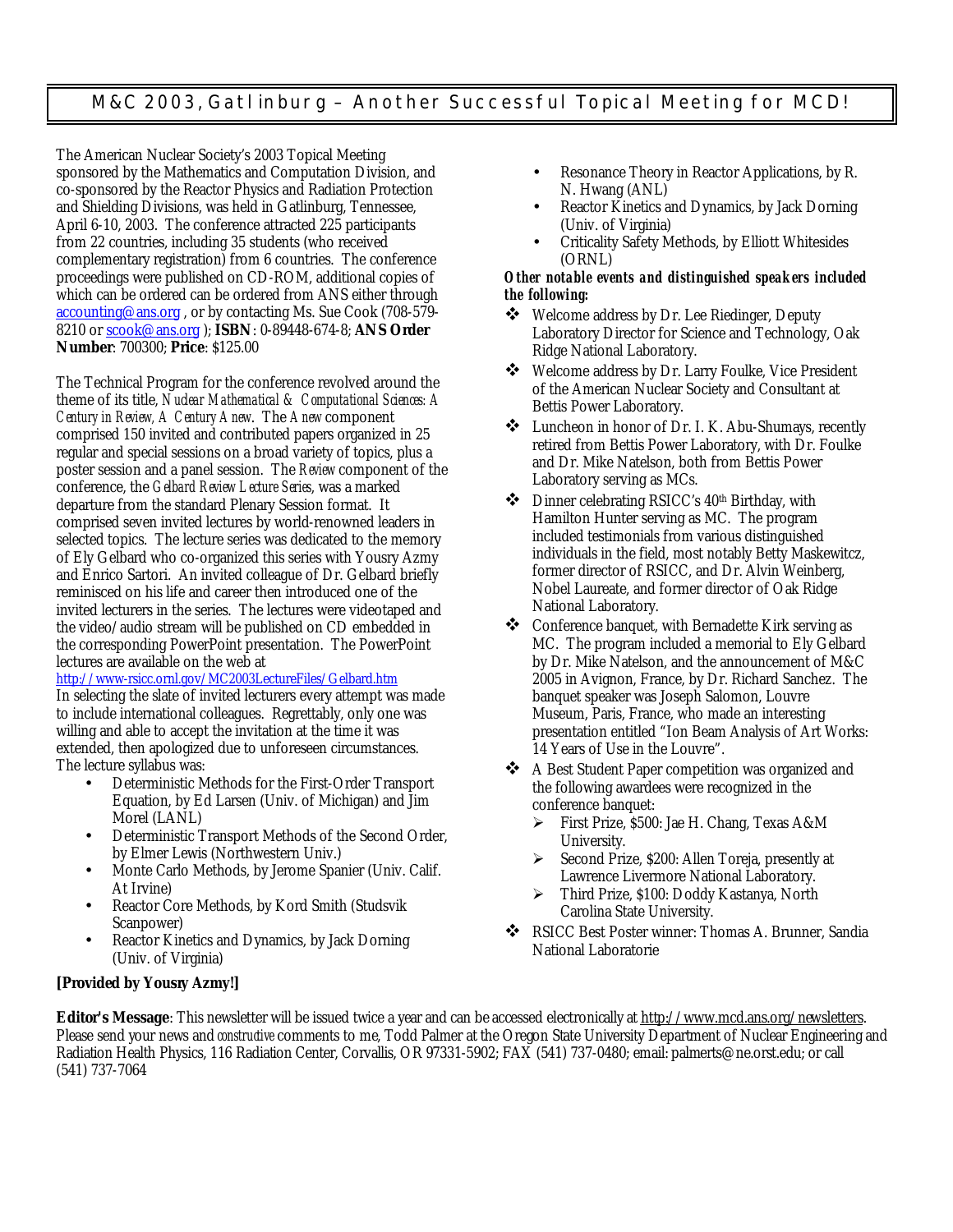*Gelbard Series Lectures with Alvin Weinberg – RSICC's 40th Birthday*



Front row (left to right): Dick Hwang, Jack Dorning, Alvin Weinberg, Jerry Spanier Back row (left to right): Yousry Azmy, Ed Larsen, Enrico Sartori, Elliott Whitesides, Elmer Lewis, Kord Smith

# *Joint Benchmark Committee Meeting – San Diego*

The Joint Benchmark Committee (JBC) (joint with RPD and RPSD) will be held in the Dover Room on Sunday at 11 am. Please try to attend as we (M&C) typically have a weak presence at this meeting. You will learn about several of the RP and RP&S benchmarks that are currently being considered. In addition, I will be proposing a new category of benchmarks dealing with analytical solutions (what else would I do?). We will also discuss what we (JBC) are all about. Finally, those who attend are invited to the JBC Chair's peanuts/cocktail gala at 6 or so in the nearest lounge. See you there. – B. Ganapol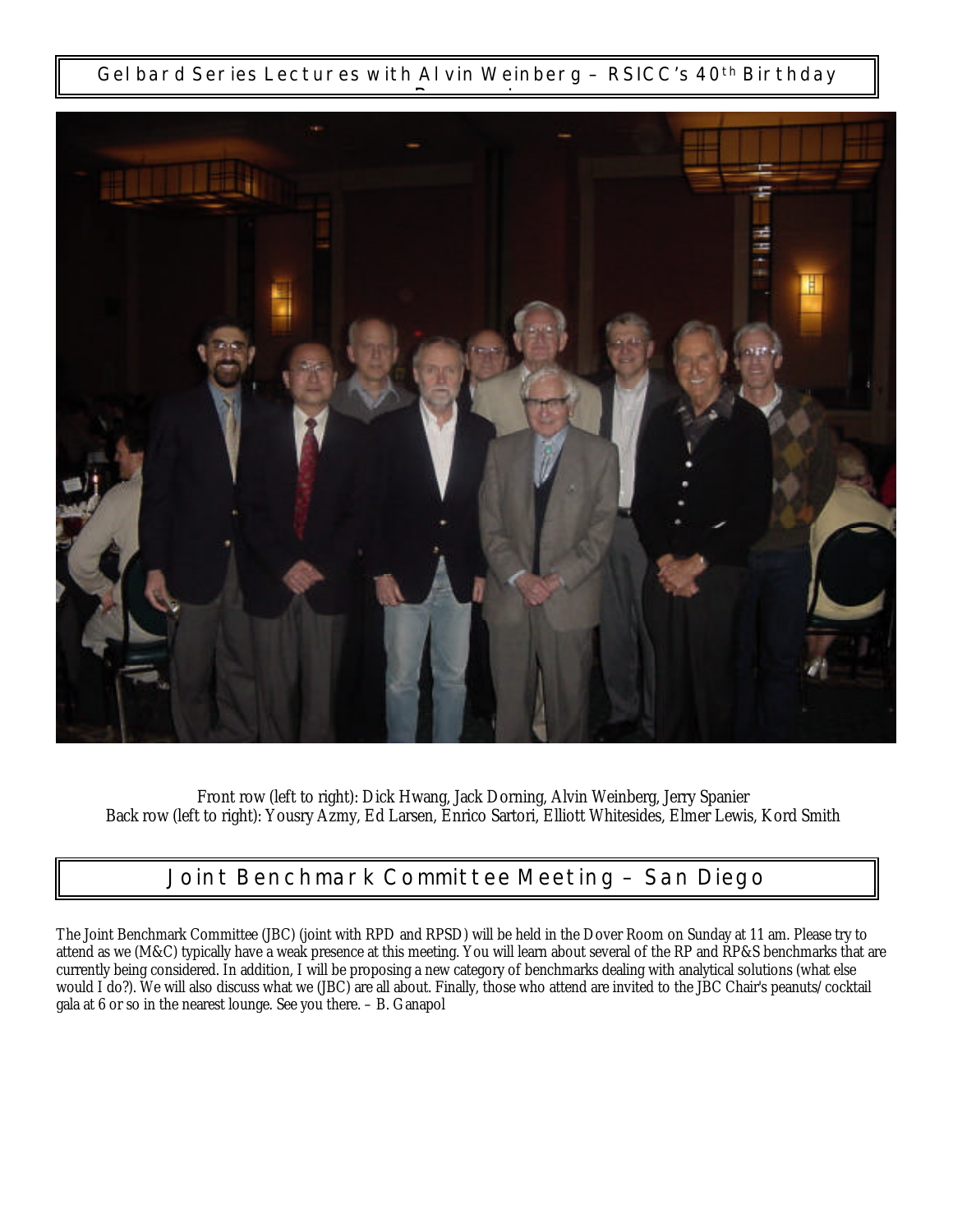# *Gerald C. Pomraning Memorial Award Presented*

Dr. Gerald C. Pomraning was posthumously awarded the inaugural Gerald C. Pomraning Memorial Award in recognition of his many important contributions to the development of variational and asymptotic methods, and mathematical techniques for analyzing nonlinear thermal radiation transport, charged particle beams, and particle transport in random media. This award was established to memorialize Dr. Pomraning for

his work that has greatly impacted theoretical work and mathematical modeling across the field of nuclear engineering. The award was presented to Ms. Lucia Pomraning Levermore, Dr. Pomraning's widow, during the evening banquet of the Mathematics and Computations Division topical meeting held in Gatlinburg this past April.

## *MCD Roundtable – ANS Summer Meeting, 2003*

At the MCD Roundtable in San Diego, Robert Singleterry [NASA Administrator's Fellow] will present "Reconfigurable Computing for Nuclear Science and Technology"

### Abstract

A new computer archetype is appearing that does not utilize the standard CPU but Field Programmable Gate Arrays (FPGA). While FPGAs have been around about 5 years, they have been used in the digital signal-processing realm. Star Bridge Systems

has developed a new system that utilizes FPGAs and a new, retargetable programming language call VIVA to enter the supercomputing market. While very much in its infancy, NASA Langley is trying to help direct development to suit its needs and hopefully, the needs of others. The new computing archetype changes the way that programmers must think about algorithms. This roundtable will show, discuss, and demo this new reconfigurable computing world and how it could be used for nuclear science and technology.

# *PHYSOR 2004 - Chicago*

The Reactor Physics Division of the American Nuclear Society is pleased to invite you and your organization to participate in the PHYSOR-2004 Topical Meeting to be held April 25-29, 2004, at the Hyatt Regency Hotel, Chicago, Illinois. The meeting is being hosted by the Chicago Section of the ANS and co-sponsored by the OECD Nuclear Energy Agency. See http://www.ans.org/meetings for details and the call for papers.

Summaries (1000 words) may be submitted at http://www.ans.org/meetings/physor, and will be reviewed for inclusion in the program. The deadline for submission of summaries is September 5, 2003. Final (full length) papers must be submitted by February 2, 2004.

The theme of the meeting is The Physics of Fuel Cycles and Advanced Nuclear Systems: Global Developments; the technical program will cover more than 15 topical focus areas.

# *Notes from the Program Committee (Anil Prinja, Co-Chair)*

### M&C Sponsored Special Sessions **– San Diego**

1. Particle Transport Methods in Medical Applications - Organized by Alireza Haghigat

### M&C Sponsored Special Sessions – **New Orleans**

1. Subgrid Methods for Transport in Heterogeneous/Stochastic Media (Invited and Contributed) - Organized by Jim Morel 2. Monte Carlo Methods for Large-Scale Reactor Calculations (Invited and Contributed) - Organized by Tom Sutton 3. OECD/NEA 3-D Mixed Oxide Fuel Assembly Benchmarking Calculations (Invited and Contributed) - Organized by Elmer Lewis

I would like to inform reviewers of MCD session papers that the electronic paper review for the Winter Meeting will take place between June 23 and July 9, 2003. With three special sessions and four regular sessions, MCD will have a very significant presence at this meeting and I am requesting that reviewers be especially conscientious in providing timely critiques of submitted summaries during this review period. Members who haven't reviewed summaries for previous meetings but are interested in becoming reviewers for future meetings should contact me (prinja@unm.edu) immediately and I will have them officially listed as reviewers.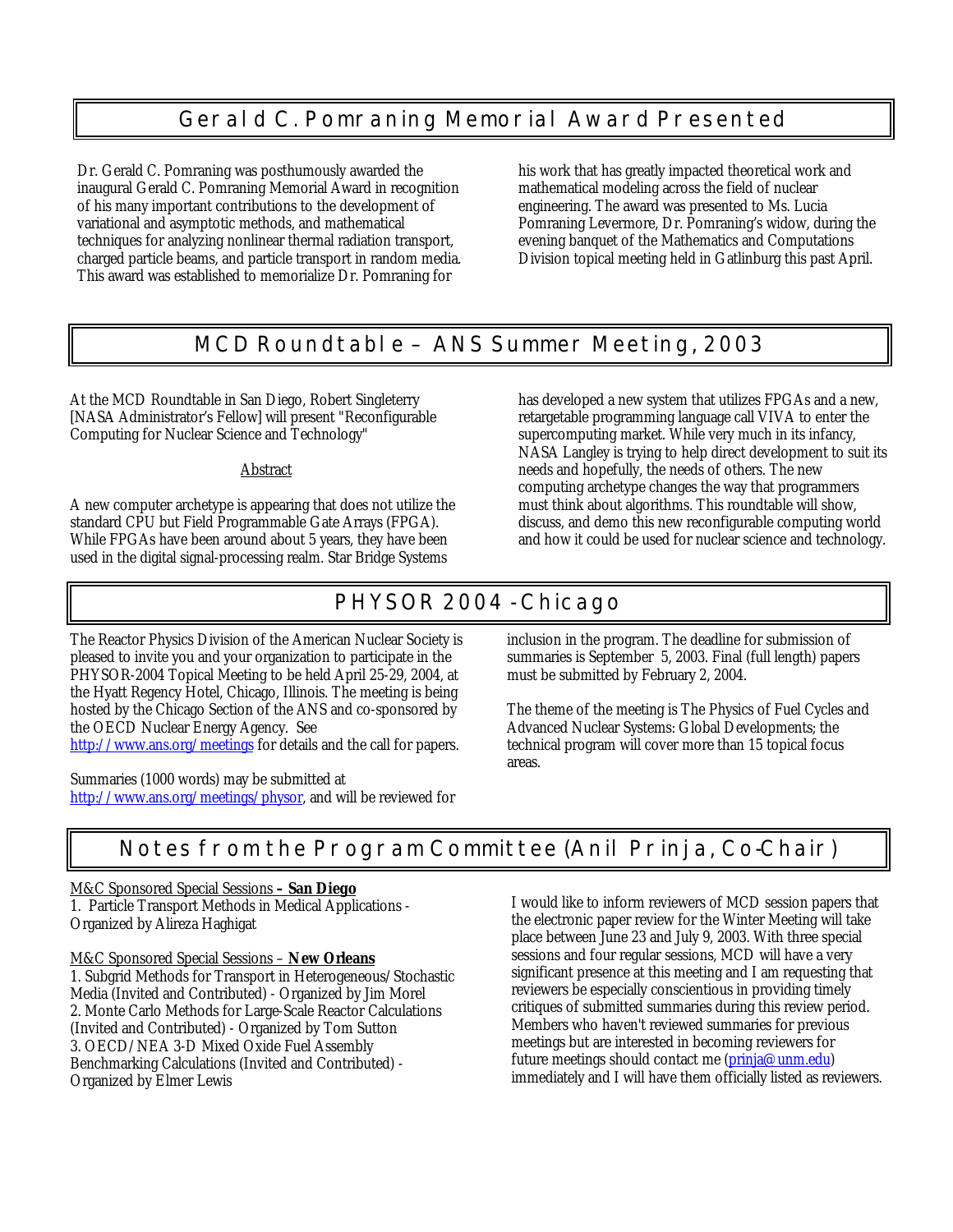# *Upcoming Meetings*

*2003 ANS Annual Meeting The Nuclear Technology Expansion – Unlimited Opportunities! San Diego, CA, June 1-5, 2003.* 

For more information, see http://www.ans.org/meetings/annual.

*SNA 2003 International Conference on Supercomputing in Nuclear Applications Paris, France, September 22-24, 2003.*

Cosponsored by CEA, SFANS, co-organizer: OECD/NEA. For more information - email SNA-2003@cea.fr, and see http://SNA-2003.cea.fr

> Supercomputing 2003 *Igniting Innovation Phoenix, AZ, November 15-21, 2003..*

For more information, see http://www.sc-conference.org/sc2003/.

*2003 ANS Winter Meeting Nuclear Technology: Achieving Global Economic Growth While Safeguarding the Environment New Orleans, LA, November 16-20, 2003.*

For more information, see http://www.ans.org/meetings/pdfs/2003/wm2003-cfp.pdf.

**PHYSOR 2004** *Topical Meeting on Reactor Physics Chicago, IL, April 25-29, 2004.*

For more information, see http://www.ans.org/meetings/physor*.*

[More information about relevant conferences can be found at http://www-rsicc.ornl.gov/Newsletters/ and http://www.ans.org/meetings.]

## *November, 2002 Executive Committee Meeting Notes*

1. Student support is the largest single component of our financial outlays, in the following forms: (1) Complimentary tickets to the President's Reception (not included in student registration) will generally be provided by MCD for students (age 21 or over) presenting papers in MCD-sponsored sessions; (2) \$1000 was donated to the ANS Student Conference at Berkeley; (3) \$1000 was donated to the Dannell Scholarship fund in lieu of the Penn State ANS Student Conference; (4) \$600 was provided to M&C2003 for three best student paper awards; (5) MCD will generally provide \$500 for student travel to each ANS national meeting; and (6) MCD will generally provide \$1000 for student travel to MCD topical meetings. This shows a substantial commitment to students.

2. The Honors and Awards, Membership, Joint Benchmark, Publicity, Program, and Standards Committees made their

reports. All of them are in need of additional members both to pursue their goals and to provide continuity in leadership succession in the years to come. If you feel you can contribute in any of these areas, please contact the committee chair or anyone on the Executive Committee. We hope to institute fixed-length (but renewable) chair tenures to encourage new participants. This should keep a flow of new ideas and energy into MCD leadership positions and allow those who are already serving a wider variety of opportunities to lead MCD.

3. The MCD treasurer, Glenn Sjoden, has completed a rootand-branch reorgainzaion of the MCD finances. One important improvement was to standardize our student support budget so that these are automatically in the MCD budget, which ought to improve our support of students and shorten our Executive Committee Meetings a bit.